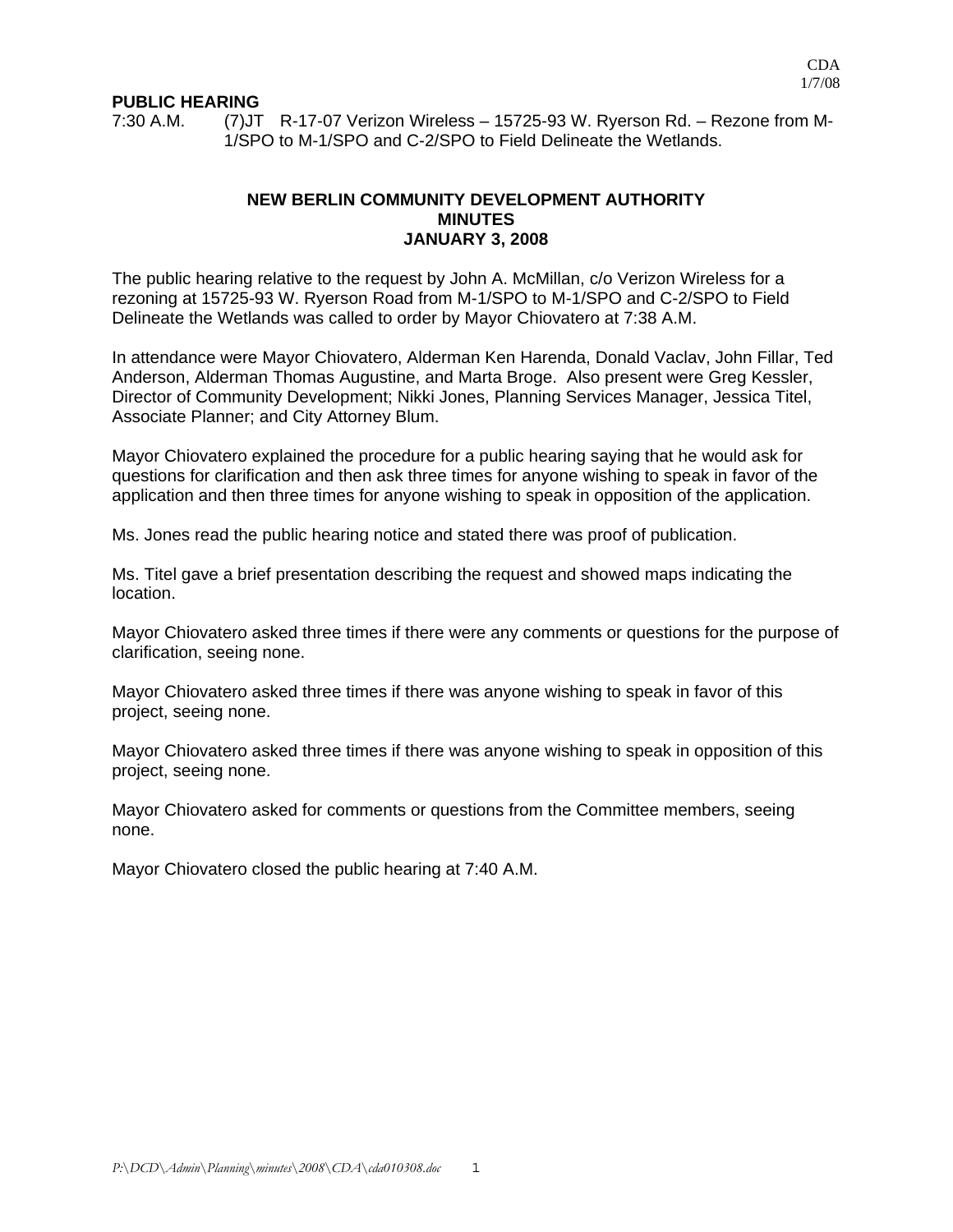## **NEW BERLIN COMMUNITY DEVELOPMENT AUTHORITY MINUTES JANUARY 3, 2008**

The Community Development Authority Meeting was called to order by Mayor Chiovatero at 7:40 A.M.

In attendance were Mayor Chiovatero, Alderman Ken Harenda, Donald Vaclav, John Fillar, Ted Anderson, Alderman Thomas Augustine, and Marta Broge. Also present were Greg Kessler, Director of Community Development; Nikki Jones, Planning Services Manager, Jessica Titel, Associate Planner; and City Attorney Blum.

Motion by Ms. Broge to approve the CDA minutes of November 1, 2007. Seconded by Mr. Vaclav. Motion carried unanimously.

## **COMMUNITY DEVELOPMENT AUTHORITY SECRETARY'S REPORT -** None

### **CONTINUED BUSINESS**

1. Mill Valley Redevelopment - Appoint members for the Mill Valley Exploratory Committee for the Mill Valley Redevelopment Project. (PG-926)

No Action

#### **NEW BUSINESS**

2. (7)JT R-17-07 Verizon Wireless – 15725-93 W. Ryerson Rd. – Rezone from M-1/SPO to M-1/SPO and C-2/SPO to Field Delineate the Wetlands.

 Motion by Mr. Vaclav to recommend to Common Council adoption of an ordinance that approves the rezoning of the property located at 15725-93 W. Ryerson Road from M-1/SPO to M-1/SPO and C-2/SPO to Field Delineate the Wetlands.

Seconded by Ms. Broge. Motion carried unanimously.

3. (3)GK U-80-07 Storage Master Phase II Expansion – 2601 S. Moorland Rd. – New Building.

 Motion by Mr. Anderson to approve the requested Use, Site and Architecture for the Phase II expansion of Storage Master located at 2601 South Moorland Road, subject to the application, plans on file, and the following conditions:

Waiver  $\#1$ : Pursuant to Section 275-57(A)(9)(b), the applicant is requesting a parking waiver related to the number of required parking spaces for the proposed expansion / use. The applicant indicates that based upon national industry averages, 33.9 patrons / visitors are projected to enter the site daily. It should be noted that per Section 275-57- 1, Self-Storage Facilities require "One space per 200 square feet of office space, plus one space per two storage units". Per this application, the total number of storage units would be 950 with approximately 214 square feet of office space. That would require 476 parking spaces per our parking code. The applicant is proposing to provide 39 parking spaces overall.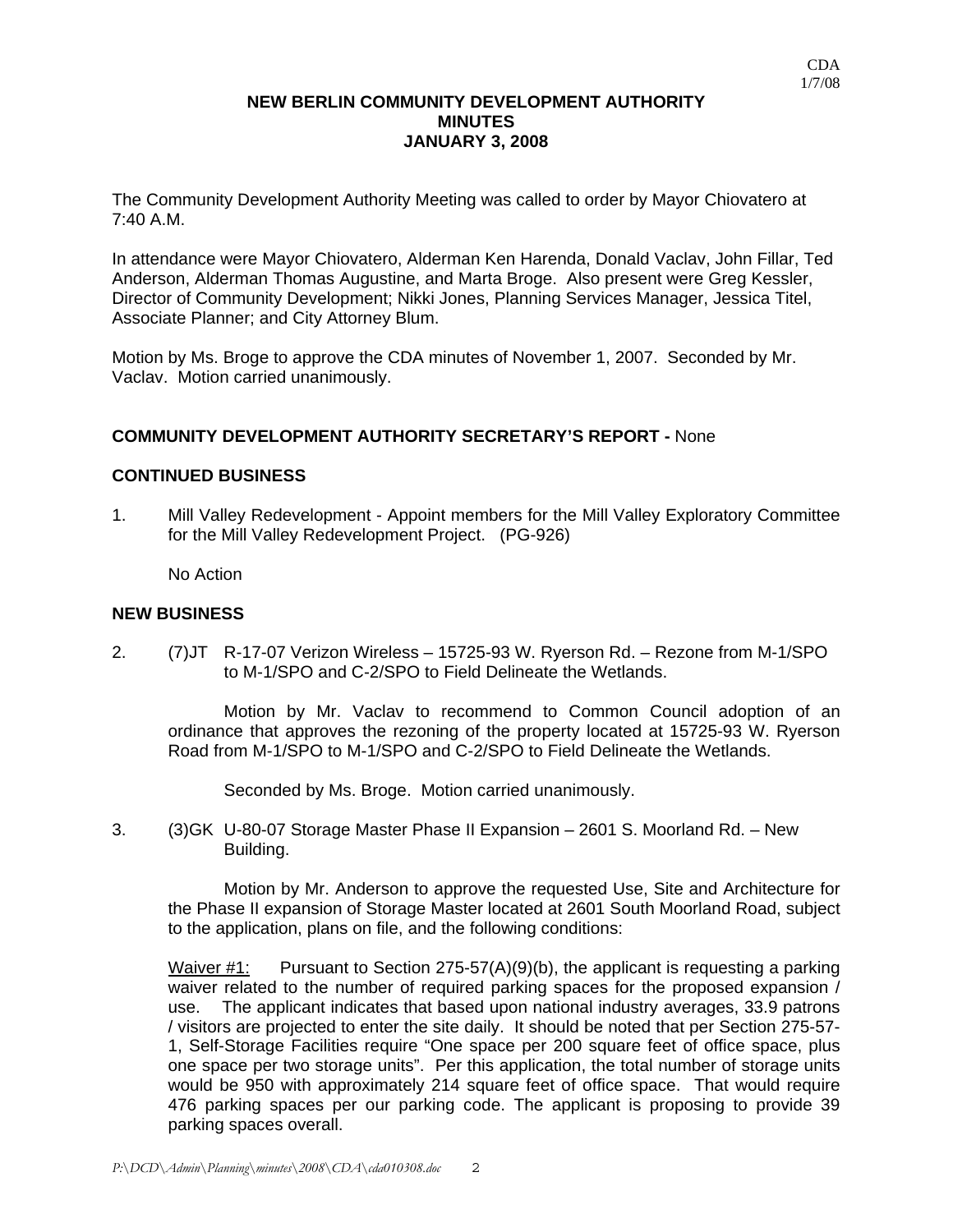- 1) Applicant shall not be issued a Zoning Permit until all site plans have been reviewed and approved by DCD and that staff has verified that all architectural & site development standards comply with the adopted New Berlin Industrial Park Redevelopment Plan and New Berlin Municipal Code, as appropriate and where applicable.
- 2) Applicant shall apply for and receive individual Sign Permits for all existing, new and / or event signage and banners prior to installation or modification, even if signage is temporary.
- 3) All existing and new roof-top equipment, dumpsters and all pad mounted equipment shall be screened from view from the centerline of any public right-ofway as identified in the New Berlin Industrial Park Redevelopment Plan.
- 4) Any alterations and / or new occupancies shall require review by the City of New Berlin and appropriate permitting.
- 5) Applicant shall apply for and obtain appropriate building, plumbing and electrical permits prior to any building modifications.
- 6) Applicant shall submit a landscaping plan that complies with the requirements of the New Berlin Industrial Park Special Plan Overlay Ordinance and Plan and shall be approved by Staff. For any trees being removed from the site, the applicant shall either replace those trees on site per the replacement schedule identified under Section 275-54 or provide a monetary donation to the City for the value of the replacement trees. The landscaping plan shall also show the details of any natural stormwater management landscaping.
- 7) Building plans shall be signed and stamped by a licensed architect or professional engineer per Wisconsin Enrolled Commercial Building Code. (Comm. 61.31 Plans).
- 8) Building plans shall be approved by the State of Wisconsin Dept. of Commerce Safety and Buildings Division and the Wisconsin Enrolled Commercial Building Code (Comm. 61.70 Certified municipalities and counties).
- 9) Erosion control shall be approved, permitted, installed and inspected prior to any commencement of site work or issuance of any building permits.
- 10) Per the New Berlin Fire Department, the applicant shall fully sprinkler all buildings, monitor fire flow, install alarm system, and install yard hydrants.
- 11) Lighting plan does not follow City standards. Applicant shall meet the exterior lighting requirements as identified on Page 37 of the New Berlin Industrial Park Redevelopment Plan. Lighting is required for all on-site parking, circulation and pedestrian areas. Plan shall show light pole layout and illumination levels on plan sheets (provided). A chart with photometric summary information shall also be provided showing average, maximum and minimum illumination levels as well as avg/min and max/min uniformity ratios.
- 12) Provide existing conditions plan sheet showing only existing topography, please do not show proposed buildings or parking expansion areas.
- 13) The applicant shall work with City Staff to identify new paved areas that shall require the installation of curb and gutter.
- 14) Provide parking lot typical cross-section as required by New Berlin Developers Handbook Section 3 IV (X)(7).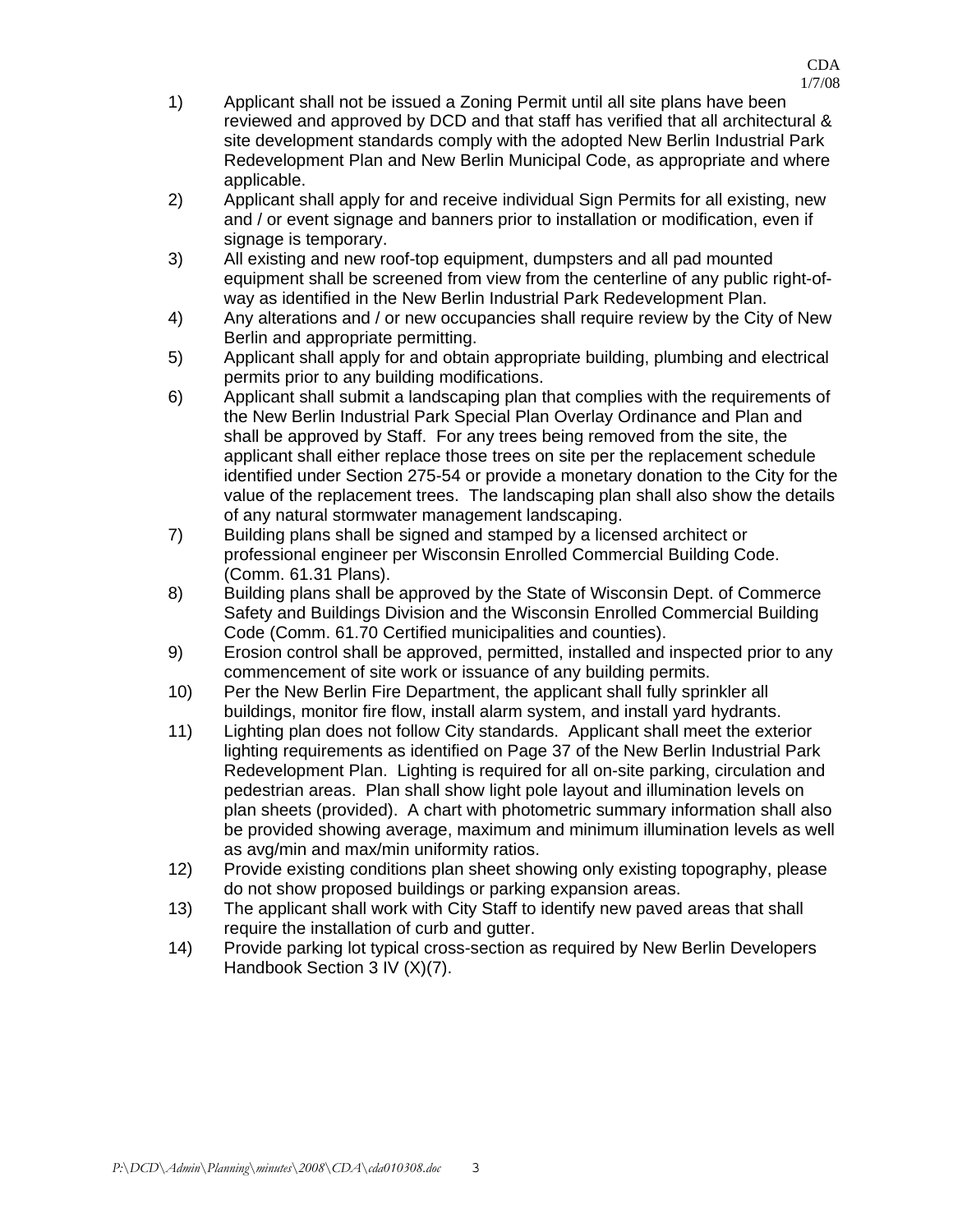- 15) Drive aisles and parking areas must be set back 50-feet from the Ultimate ROW line. See Zoning Code §275-57.A(7)(f)[2] & 275-49 and SPO Ord 2294. Since this is part of the existing parking lot area, this requirement may be allowed as an existing non-conforming condition. Pursuant to Section 275-49, the CDA has the ability to *"permit modification to the yard, height, parking, loading and access requirements or allow additions to and replacements of existing structures or buildings within the established building setbacks, provided that the encroachment upon such requirements is no greater than the existing legal encroachment".* Note, the existing parking area encroaches approximately 20 to 30 feet into the setback area of 50 feet along Moorland Road. The proposed new parking lot area is encroaching approximately 15 to 20 feet into the setback area. The encroachment is no greater than what is presently constructed.
- 16) A turnaround area needs to be provided in the front northern & southern parking areas. See Zoning Code §275-57 A(7)(b)[1].
- 17) The parking spaces at the north and south ends of the front lot need a proper amount of backup space. See Zoning Code §275-57(A)(7)(b)[2].
- 18) The entire site must be ADA compliant, ICC/ANSI A117.1-1998.
- 19) All the parking stalls on site shall have minimum dimensions of nine feet by nineteen feet (9.0' x 19.0'). This requirement is as per the Zoning Code section 275-57 A(7)(b)[1].
- 20) The proposed building listed, as "D-2" does not provide for two-way traffic if one or more vehicles are parked across from one another or staggered. Please show turning radii or provide other circulation options.
- 21) If there is abandoned storm sewer piping left in the ground and under any of the proposed structures, the pipe(s) shall be exposed and removed prior to any site construction. Any utilities that are currently slated to remain under proposed structures or proposed to be placed under any structure shall be re-routed to avoid being placed under any footings / foundations and / or buildings.
- 22) The current paved parking areas outside of the fenced area behind the existing building and "North" of the existing building out to Moorland Road shall be replaced. There is currently grass growing significantly through cracks in the pavement. Sealing the pavement would not be sufficient.
- 23) Riprap should not be the first treatment considered for the outfalls of the various storm sewers. Spreaders with the appropriate treatments should be considered. Review and Approval per the Storm Water and Drainage Engineer.
- 24) Please clearly show the locations of all the outfalls for the storm sewers.
- 25) There are two manhole covers just off the edge of pavement in the Drainage Easement running along the north edge of pavement in the north unused parking lot. Please expose the two manhole covers in the field and spray paint for future locating.
- 26) There shall be no encroachment of any kind into any of the Drainage or Utility Easements on site without the City of New Berlin's, property owners and / or other easement holders approval.
- 27) All roof drainage, pavement and any site drainage shall be reviewed and approved by the Storm Water and Drainage Engineer. Storm Water quality will be need to be addressed for all off site drainage.
- 28) Any and all parking lot surfaces for drainage shall not have less than (0.7') change in gradient.
- 29) Municipal Code Section 220-11 prohibits the accumulation of discarded vegetation. All debris from mowing and / or landscaping the site shall not be placed anywhere on site and all existing debris & discarded vegetation currently existing on site must be removed.